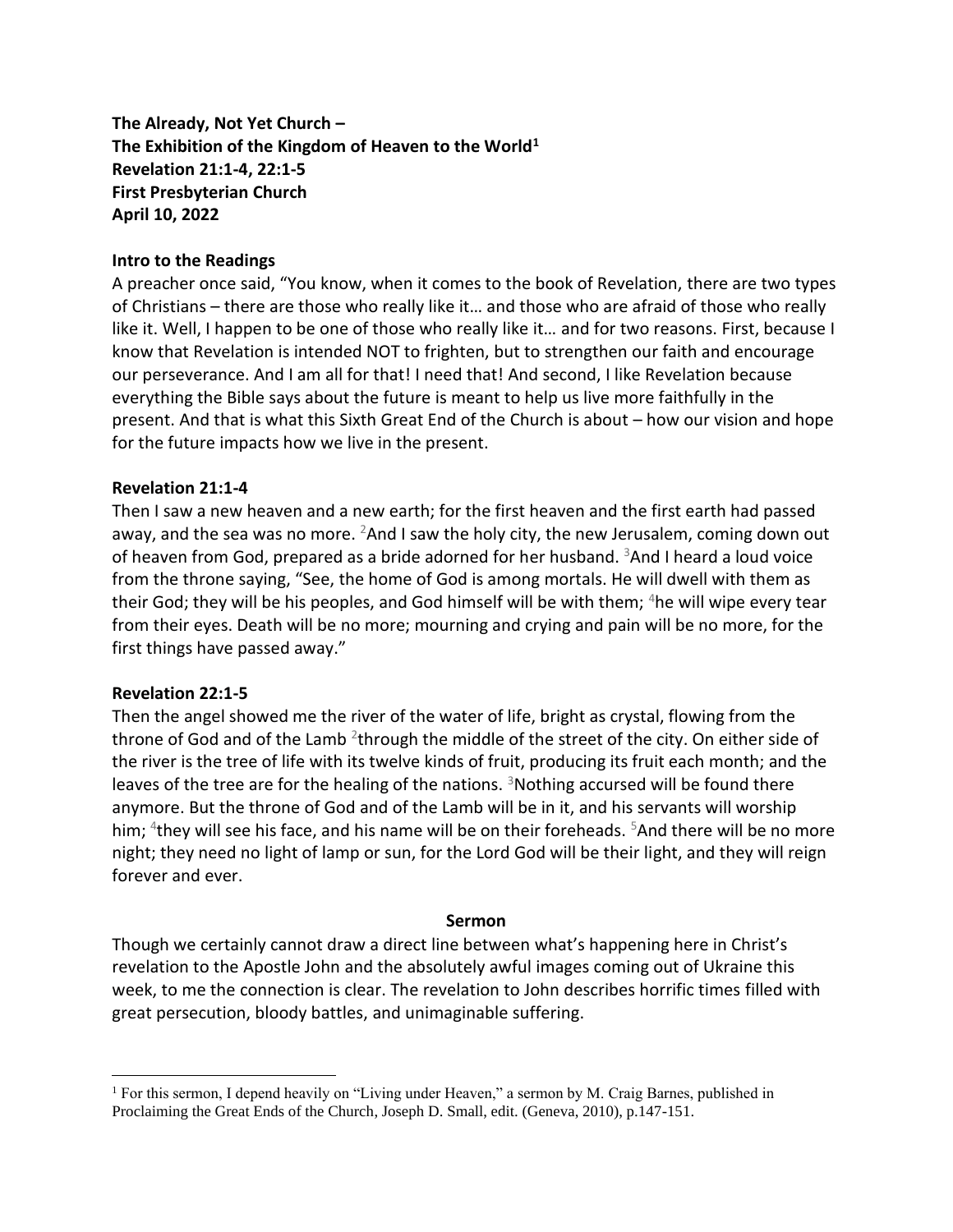And in fact, these were the conditions of life for many Christians in the first century church… because just as the Ukrainian people have been ravaged by Putin's Russian forces, Jerusalem had been devastated by Rome… and the early Christians were experiencing great tribulation and martyrdom. The Emperors Nero, Vespasian, and Domitian could all compete for the title of "Antichrist."

And the thing is that ALL of this suffering… ALL of this heartache that John and his church experienced - it flew in the face of their great hope in Jesus' great promise that he would soon return and establish the kingdom of heaven on earth. You see, during his ministry, Jesus had nurtured a passion for his kingdom in their hearts… he had promised to come back and make their dreams come true… yet by now a generation had passed… and things had become quite difficult for the church. And with their world coming to an end, the first readers of John's vision were sure this was the time that Christ and his kingdom would soon come.

Well, over the past two thousand years, scarcely a generation has passed without someone noticing how harsh the world has become and saying, "This is it! This is the end. Surely Jesus is coming soon." Twentieth century genocides gave us modern examples of antichrists… the invention of nuclear weapons threatened a fiery Armageddon… the Cold War evoked the language of evil empires… and even when the calendar flipped over to the year 2000, folks were sure that the world was ending. The thing is - the world is always coming to an end. At least that's what church historian Martin Marty has said. The world is always coming to an end – the first century came to an end... the 20<sup>th</sup> century came to an end... and when you think about it, so does your world come to an end when someone you love dies… or when divorce or illness drastically changes the course of your life… even when you retire and must say goodbye to people you dearly love, your world comes to an end.

And when that happens, what you most want to believe is that THIS end is not THE end. You want to believe there is something else beyond the life we know… you want to believe this end is not the end… you want to believe in the kingdom of Heaven.

Over the years, I have been asked, "What is heaven like?" Well, not having been there, I don't really know whether there are pearly gates or streets of gold or azalea-lined golf courses or sun-drenched beaches with beautiful sunsets… and frankly, the Bible doesn't say much on this one. What the Bible DOES say is that heaven exists… that it is real… and that it's real BECAUSE of Jesus Christ. Here's what I mean… just a few verses later in Revelation 22, the angel sent by Jesus to John says of Christ, "I am the Alpha and Omega, the first and the last, the beginning and the end."<sup>2</sup> In other words, there is no time outside of Jesus' time... no space outside of his space… there is no time or place where Jesus is not… and what this means is that when you get to any of the "endings" in this life, you are not at the end. And even when you get to the end of your life, you are not at the end… because Jesus, who is not bound by our little span of life, is there waiting on the other side of death with eternal life.

<sup>2</sup> Revelation 22:13